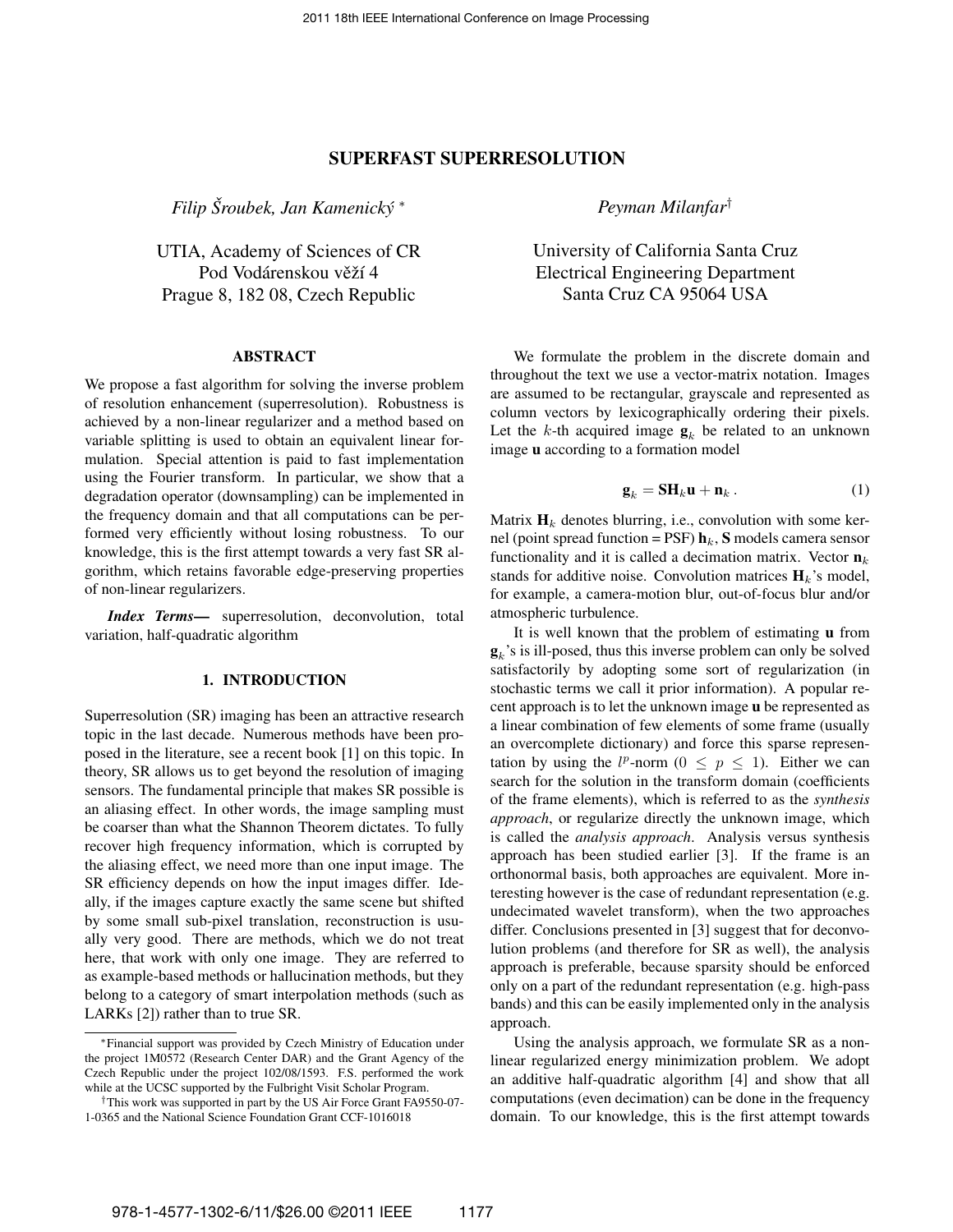a very fast SR algorithm, which retains favorable edgepreserving properties of non-linear regularizers. The next section describes the proposed method and addresses PSF estimation and fast implementation. Sec. 3 concludes the paper with a real-data experiment.

### 2. REGULARIZED SUPERRESOLUTION

The decimation matrix  $S$  in the formation model (1) consists of convolution with a sensor PSF and downsampling by a factor  $\varepsilon$  that corresponds to our desired resolution enhancement. The SR factor is an integer value, typically  $\varepsilon = 2, 3$ . We model the sensor PSF as a Gaussian function with a known variance.<sup>1</sup> We include the sensor PSF convolution in  $H_k$ 's and then the decimation matrix  $S$  is a simple matrix where a single element equals 1 in each row at a position that corresponds to the downsampling factor. For example, for a 1D signal and  $\varepsilon = 2$ ,  $S = [10000 \dots; 00100 \dots; 00001 \dots; \dots].$ 

Let the size of each  $\mathbf{g}_k$  be  $M \times 1$  (the number of pixels in the input image is M), then the size of **u** is  $N \times 1$ , where  $N = \varepsilon^2 M$ . Let K be the number of input images. We can stack (1) for all  $k$ 's and write

$$
\mathbf{g} = \mathbf{S} \mathbf{H} \mathbf{u} + \mathbf{n} \,, \tag{2}
$$

where the size of  $S, g = [g_1^T, \dots, g_K^T]^T$  and  $\mathbf{H} = [\mathbf{H}_1^T, \dots, \mathbf{H}_K^T]^T$  where is  $KM \times KN$ ,  $KM \times 1$  and  $KN \times N$ , respectively. Note that the decimation matrix  $S$  is now a replicated version of the original one in (1) and is equal to  $I_K \otimes S$ , where  $I_K$  is an identity matrix of size  $K \times K$  and  $\otimes$  denotes the Kronecker product. For the sake of brevity, we keep the same symbols S. Note that if the column-wise sum of SH has zeros, the above model can be considered also as an inpainting problem.

The analysis formulation applies a regularizer directly to the unknown image and minimizes a functional of the form

$$
E(\mathbf{u}) = \frac{\gamma}{2} ||\mathbf{S} \mathbf{H} \mathbf{u} - \mathbf{g}||^2 + Q(\mathbf{u}), \qquad (3)
$$

where  $\|\cdot\|$  denotes the  $l^2$ -norm. The first term is the data term, which is determined by our formation model (2), and  $Q(\cdot)$  is a non-linear regularization functional utilizing the  $l^p$ norm ( $0 \le p \le 1$ ). Weight  $\gamma$  is inversely proportional to the variance of noise n and it can be also viewed as a regularization parameter.

Arguably, the best known and most commonly used regularizer in the analysis approach is the total variation (TV) norm [5]. An anisotropic version of TV directly translates in our notation to  $Q(\mathbf{u}) = ||\mathbf{D}\mathbf{u}||_1$ , where  $\mathbf{D} = [\mathbf{D}_x^T, \mathbf{D}_y^T]^T$  and  $\mathbf{D}_x$ ,  $\mathbf{D}_y$  are matrices performing derivatives with respect to x,  $y$ , respectively. Here we use a superior (isotropic) TV model, which takes the form

$$
Q(\mathbf{u}) = \sum_{i=1}^{N} \sqrt{([\mathbf{D}_x \mathbf{u}]_i)^2 + ([\mathbf{D}_y \mathbf{u}]_i)^2} = \sum_{i=1}^{N} ||\mathbf{D}_i \mathbf{u}||, \quad (4)
$$

where  $[\cdot]_i$  denotes the *i*-th element of a vector and  $\mathbf{D}_i$  is a  $2 \times N$  matrix having the *i*-th row of  $D_x$  as the first row and the *i*-th row of  $\mathbf{D}_y$  as the second row ( $\mathbf{D}_i$  calculates the gradient at the *i*-th pixel). The isotropic TV is thus the  $l^1$ -norm of image gradient magnitudes.

The  $l<sup>1</sup>$ -norm in the regularizer introduces nonlinearity and direct minimization of (3) would be a slow process. A simple procedure that solves this problem is called *variable splitting*, which decouples the  $l^2$  and  $l^1$  portion of (3) by introducing a new variable and converting the problem to two simpler minimization steps. One can then use the augmented Lagrangian method [6] or split Bregman iterative method [7] to minimize this new problem. Here instead, we adopt a so-called *additive half-quadratic* algorithm [4], which is based on the same idea of variable splitting and show that it minimizes a relaxed form of the original energy (3). Let us replace the TV regularizer by

$$
Q_{\phi}(\mathbf{u}) = \sum_{i=1}^{N} \phi(\mathbf{D}_i \mathbf{u}), \qquad (5)
$$

$$
\phi(\mathbf{s}) = \begin{cases} \frac{\beta}{2} \|\mathbf{s}\|^2 & \text{if } \|\mathbf{s}\| < \frac{1}{\beta} \\ \|\mathbf{s}\| - \frac{1}{2\beta} & \text{otherwise} \end{cases}
$$
(6)

Note that s is a  $2 \times 1$  vector and in the case of TV it corresponds to the image gradient. Functional  $Q_{\phi}$  is a relaxed form of the original  $Q$  in (4), being quadratic around zero and TV elsewhere. As  $\beta \to \infty$ ,  $Q_{\phi} \to Q$ . It is proved in [4] that

$$
\phi(\mathbf{s}) = \min_{\mathbf{t}} \left( \frac{\beta}{2} \|\mathbf{s} - \mathbf{t}\|^2 + \|\mathbf{t}\| \right) \tag{7}
$$

and the minimum is reached for

$$
\mathbf{t} = \frac{\mathbf{s}}{\|\mathbf{s}\|} \max\left(\|\mathbf{s}\| - \frac{1}{\beta}, 0\right),\tag{8}
$$

which is a generalized shrinkage formula for vectors. The relaxed form of TV becomes

$$
Q_{\phi}(\mathbf{u}) = \sum_{i=1}^{N} \min_{\mathbf{v}_i} \left( \frac{\beta}{2} \|\mathbf{D}_i \mathbf{u} - \mathbf{v}_i\|^2 + \|\mathbf{v}_i\| \right) \tag{9}
$$

and it is now a quadratic function with respect to **u** as oppose to the original formulation in (5). Interestingly, similar derivation can be done for any " $l^p$ -norm",  $0 \le p \le 1$ , with the nonquadratic part of  $\phi$  in (6) proportional to  $\|\mathbf{s}\|^p$ . A closedform shrinkage formula as in (8) exists only for  $p = 0$  and  $p = 1$ . For any other p, a simple and sufficiently accurate approximation in the form of a shrinkage formula exists as well. However, this is outside the scope of this manuscript.

<sup>&</sup>lt;sup>1</sup>SR is surprisingly stable to this choice. The only requirements are that the sensor PSF must perform averaging of the neighboring pixels and the neighborhood size should be close to the the desired SR factor, e.g., for  $\varepsilon = 2$ the size should be  $2 \times 2$  or slightly larger.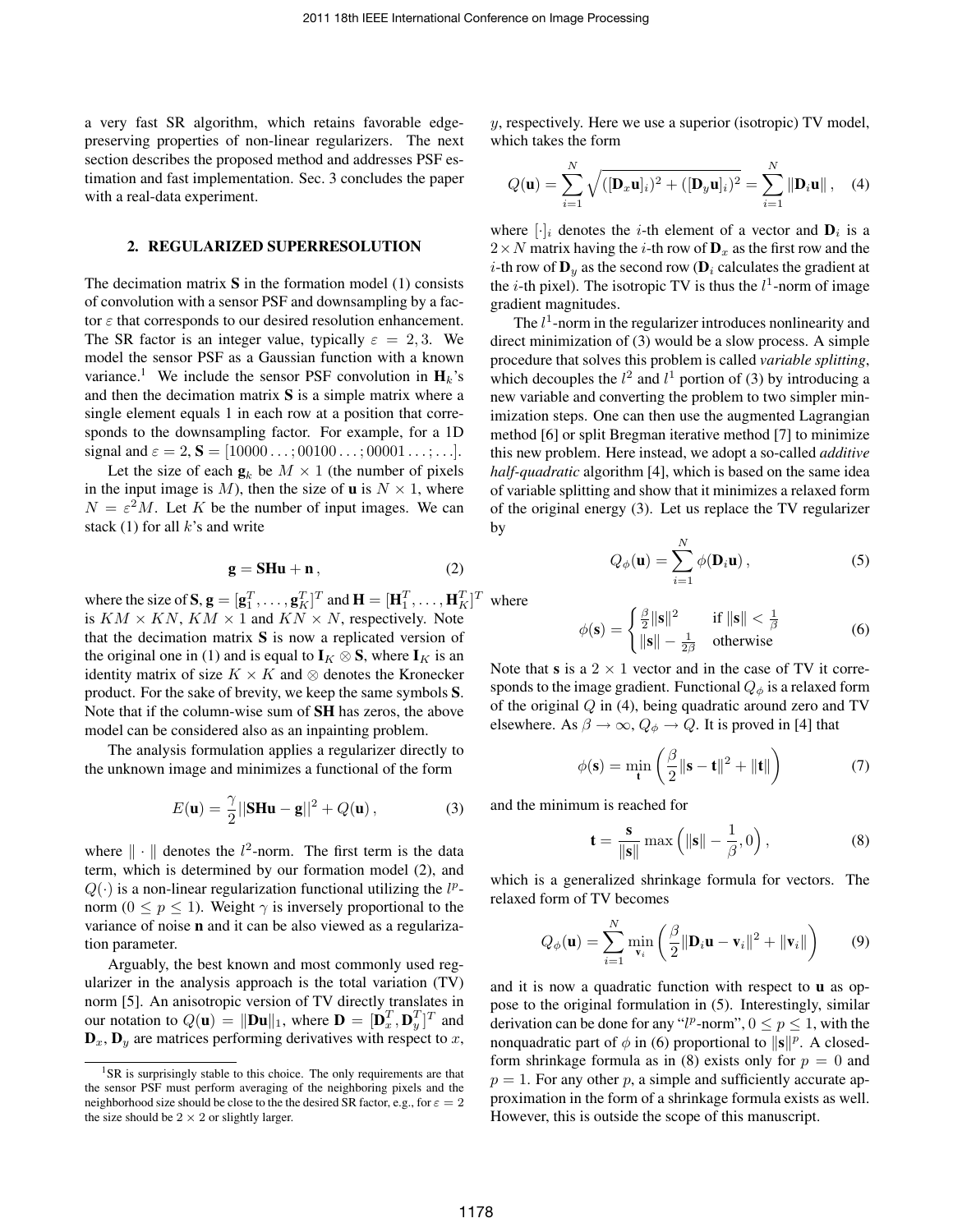Substituting the relaxed regularizer in the energy (3), we obtain

$$
E(\mathbf{u}, \mathbf{v}) = \frac{\gamma}{2} ||\mathbf{S} \mathbf{H} \mathbf{u} - \mathbf{g}||^2 + \sum_{i=1}^N \left( \frac{\beta}{2} ||\mathbf{D}_i \mathbf{u} - \mathbf{v}_i||^2 + ||\mathbf{v}_i|| \right).
$$
\n(10)

The energy becomes now a function of the additional variable  $\mathbf{v} = \text{vec}([\mathbf{v}_1, \dots, \mathbf{v}_N]^T)$ , due to variable splitting, where  $vec(\cdot)$  generates a column vector by lexicographically ordering elements of its argument. The energy function is now quadratic with respect to u and the derivatives are linear. Minimization with respect to the image is a solution to a set of linear equations and minimization with respect to  $v$  is given by the shrinkage formula:

$$
\mathbf{u}^* = \arg\min_{\mathbf{u}} E(\mathbf{u}, \mathbf{v}) \Longleftrightarrow
$$

$$
\left(\mathbf{H}^T \mathbf{S}^T \mathbf{S} \mathbf{H} + \frac{\beta}{\gamma} \mathbf{D}^T \mathbf{D}\right) \mathbf{u}^* = \mathbf{H}^T \mathbf{S}^T \mathbf{g} + \frac{\beta}{\gamma} \mathbf{D}^T \mathbf{v}, \quad (11)
$$

$$
\mathbf{v}^* = \arg\min_{\mathbf{v}} E(\mathbf{u}, \mathbf{v}) \Longleftrightarrow
$$

$$
\mathbf{v}_i^* = \frac{\mathbf{D}_i \mathbf{u}}{\|\mathbf{D}_i \mathbf{u}\|} \max \left( \|\mathbf{D}_i \mathbf{u}\| - \frac{1}{\beta}, 0 \right). \quad (12)
$$

The restoration algorithm alternates between these two minimization steps until a convergence criterion is met. Since this is a type of EM (Expectation-Maximization) algorithm, convergence to the global minimum is not guaranteed and in theory initialization is important. However, our extensive testing shows that the algorithm is quite stable with respect to initialization and we thus start with  $\mathbf{v} = 0$ .

#### 2.1. Estimation of blurs

Estimation of PSFs  $h_k$  can be carried out in the SR framework as proposed in [8]. However, the computational overhead introduced by minimization with respect to PSFs is excessive and in many practical applications not necessary. SR can hardly recover high-frequency information if this information is decimated by substantial blurring. If input images undergo complex geometric warping, complicated and lengthy registration is necessary. However, SR typically requires registration with sub-pixel accuracy, which is difficult to achieve in practice. We thus consider only the sensor PSF, which we assume to be known, and translation as a geometric transformation. Shifts between images are estimated with sub-pixel accuracy using an optical flow algorithm with hyperbolic numeric as proposed in [9]. We then shift the sensor PSFs accordingly and use them to implement blurring matrices  $H_k$ 's.

## 2.2. Fast implementation using FFT

The second minimization step (12) is element-wise and can be computed in  $O(N)$  time.

More challenging is the first step (11), which requires inverting a huge  $N \times N$  matrix  $(\mathbf{H}^T \mathbf{S}^T \mathbf{S} \mathbf{H} + \frac{\beta}{\gamma} \mathbf{D}^T \mathbf{D})$ . One can apply iterative solvers, such as conjugate gradient (CG), to avoid direct inversion, but we want to do even better and have a one-step solver. In our formulation, both H and D are convolution matrices. To avoid any ringing artifacts close to image boundaries, H and D should perform "valid" convolution, i.e., the output image is smaller and covers a region where both the input image and convolution kernel are fully defined. If we properly adjust the image borders, by using for example function *edgetaper* in MATLAB, we can replace "valid" convolution with block-circulant one and ringing artifacts will be almost undetectable. In addition, the sparsity regularizer also helps to reduce the artifacts. The 2D discrete Fourier transform (DFT) diagonalizes block-circulant convolution matrices and inversion is thus straightforward. The product  $S<sup>T</sup>S$ becomes a block diagonal matrix under the DFT as also observed in [10]. Its effect on the image spectrum can be visualized as follows: divide the spectrum into non-overlapping  $\epsilon \times \epsilon$  blocks, calculate a mean block by summing up the blocks element-wise, and replicate the result  $\varepsilon \times \varepsilon$  to form a spectrum of the original size. More precisely, let  $\hat{u}(\omega_1, \omega_2)$ ,  $1 \leq \omega_1, \omega_2 \leq \sqrt{N}$  denote the DFT of an image  $u(x_1, x_2)$ ,  $1 \leq \omega_1, \omega_2 \leq \sqrt{N}$  denote the DF1 of an image  $u(x_1, x_2)$ ,<br>and  $\hat{\mathbf{u}}(\omega_1, \omega_2)$ ,  $1 \leq \omega_1, \omega_2 \leq \Delta = \sqrt{N}/\varepsilon$  denote a vector of size  $\varepsilon^2 \times 1$ , which we obtain from  $\hat{u}(\omega_1, \omega_2)$  by concatenating  $(i, j)$ -th elements of each block of  $\hat{u}$ . For example, for  $\varepsilon = 2$ we have  $\hat{\mathbf{u}}(\omega_1, \omega_2) = [\hat{u}(\omega_1, \omega_2), \hat{u}(\omega_1 + \Delta, \omega_2), \hat{u}(\omega_1, \omega_2 + \omega_2)]$  $\Delta$ ),  $\hat{u}(\omega_1 + \Delta, \omega_2 + \Delta)]^T$ .

Under the DFT and some permutation,  $(\mathbf{H}^T \mathbf{S}^T \mathbf{S} \mathbf{H} + \mathbf{S}^T \mathbf{S})$  $\frac{\beta}{\gamma}$ **D**<sup>T</sup>**D**) becomes block diagonal with  $\Delta^2$  blocks of size  $\varepsilon^2 \times \varepsilon^2$ . Each block is given by

$$
\frac{1}{\varepsilon^2} \sum_{k=1}^K \hat{\mathbf{z}}_k(\omega_1, \omega_2) \hat{\mathbf{z}}_k^T(\omega_1, \omega_2) - \frac{\beta}{\gamma} \text{diag}\{\hat{\mathbf{l}}(\omega_1, \omega_2)\}, \quad (13)
$$

where  $\hat{\mathbf{z}}_k = \hat{\mathbf{h}}_k^* \odot \hat{\mathbf{h}}_k$ ,  $(\cdot)^*$  denotes complex conjugate and  $\odot$ element-wise multiplication. Vector  $\hat{\mathbf{l}}$  is constructed from the DFT of discrete Laplacian and diag $\{\cdot\}$  stands for a diagonal matrix.

To conclude, minimization in (11) is calculated entirely in the DFT and requires  $\Delta^2$  inversions of small  $\varepsilon^2 \times \varepsilon^2$  matrices. Each DFT can be carried out with  $O(N \log N)$  cost using the FFT algorithm. The cost of one inversion is in the worst case  $O(\varepsilon^6)$ . The overall complexity of minimization with respect to **u** is thus  $O(N \log N + N \varepsilon^4)$ . It is important to note that the inversions are performed only once in the whole algorithm, since the inverted matrices are independent of the updated v. If we used CG iterative minimization and kept all matrix multiplications in the DFT, the complexity would be  $O(N^2 \log N)$ . Our algorithm is thus by a factor of N faster.